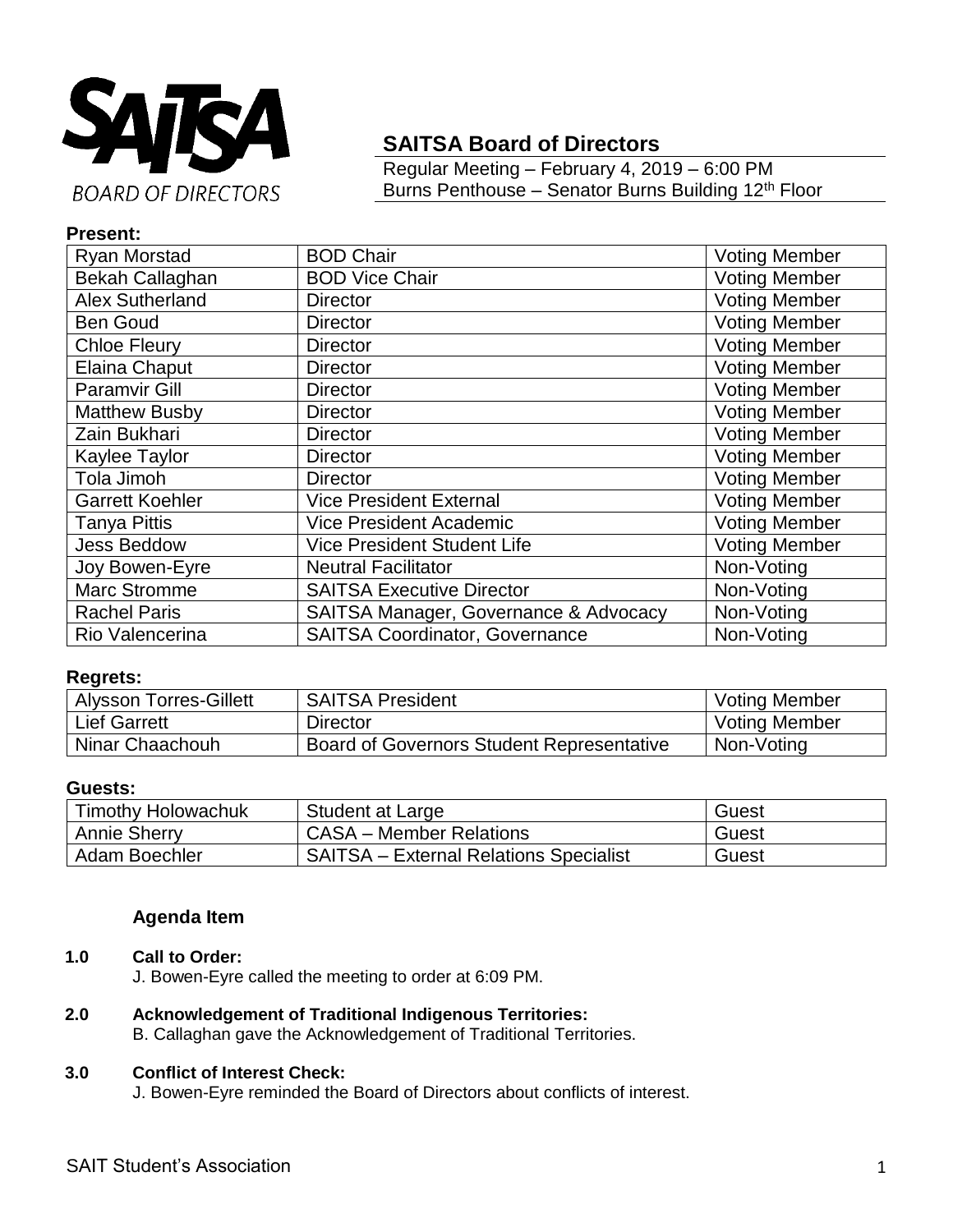**4.0 Approval of the Agenda: Motion:**

Move to approve the agenda as amended.

**G. Koehler/E. Chaput Motion Carried**

#### **5.0 Adoption of Minutes:**

#### **5.1 Special Meeting Minutes of the Board from January 7, 2019 Motion:**

Move to approve the Special Meeting Minutes of the Board from January 7, 2019.

**J. Beddow/G. Koehler Motion Carried**

# **5.2 Regular Meeting Minutes of the Board from January 14, 2019**

#### **Motion:**

Move to approve the Regular Meeting Minutes of the Board from January 14, 2019

**Z. Bukhari/K. Taylor B. Goud Abstained Motion Carried**

# **6.0 CASA Presentation – Annie Sherry – Member Relations**

Sherry presented to the Board on CASA's organizational structure, provided a historical overview of CASA's lobbying initiatives, and explained the role that organizations such as CASA play in student advocacy.

### **7.0 Individual Reports:**

- **7.1 President** Nothing to report.
- **7.2 VP External** Report as submitted.
- **7.3 VP Academic** Report as submitted.
	- $\bullet$  T. Pittis made a request for Board volunteers for the week of March  $4<sup>th</sup>$  for support related to the Open Education Resource campaign.
- **7.4 VP Student Life** Report as submitted.
	- J. Beddow emphasized the events related to SAITSA Pride week and encouraged the Board to attend.

# **7.5 Board of Governors Student Representative** – Nothing to report

Next BOG meeting is scheduled for February 6, 2019.

# **8.0 Committee Reports:**

### **8.1 Finance Committee**

K. Taylor presented on the work of the Finance Committee; the committee has made the recommendation to not increase the 2019/2020 SAITSA fee (agenda business item 10.2).

### **8.2 Governance Committee**

R. Morstad explained that the committee has met twice in the last month to review the EC job descriptions and are recommending changes (business item 10.3).

### **8.3 Nominations Committee**

B. Callaghan noted that the committee has not met, but will be meeting to plan for the Board of Governors Student Representative application process.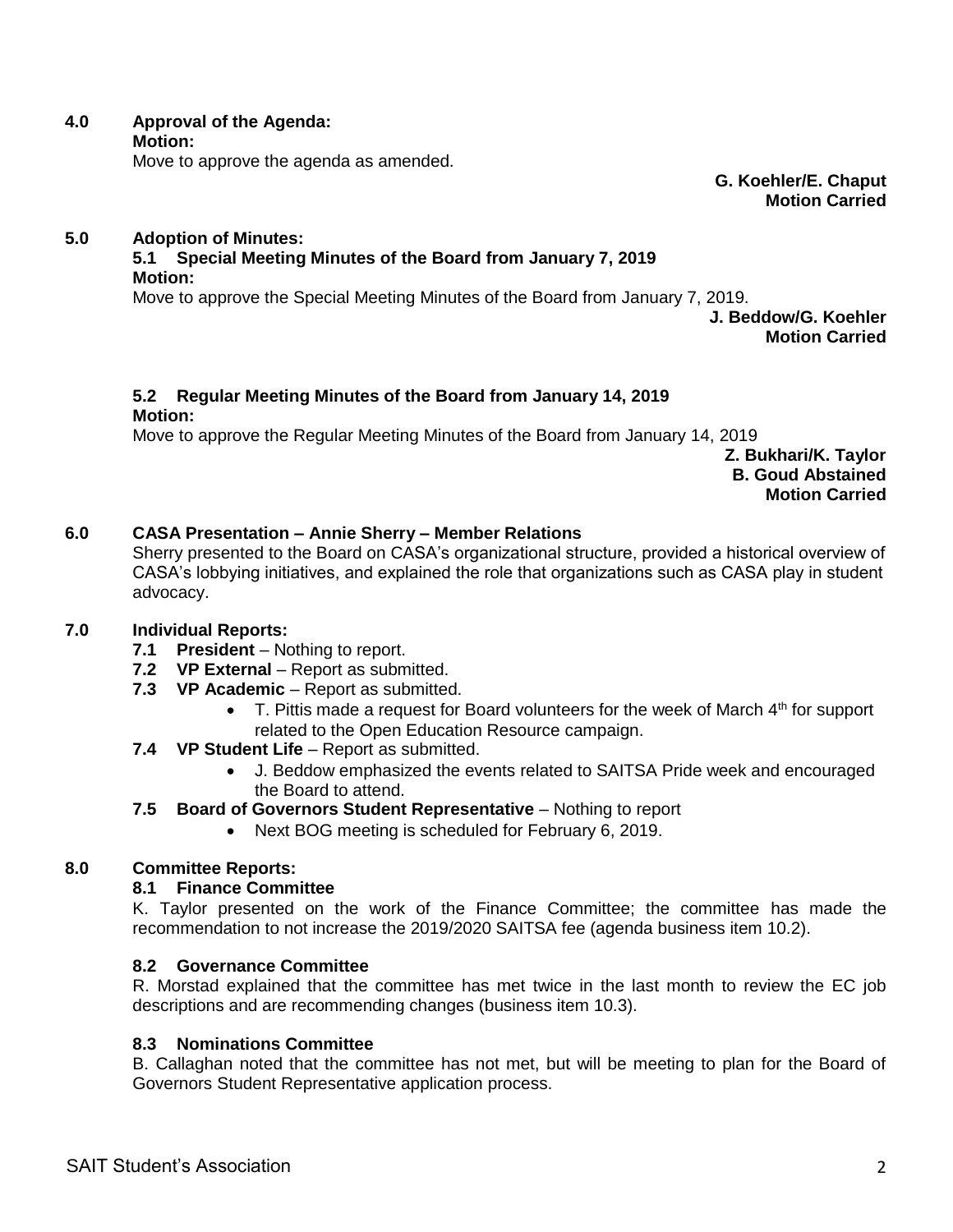SAIT Student's Association 3

#### **9.0 Action Items:**

#### **9.1 BOD Winter Semester Schedules**

R. Paris thanked those who have submitted their schedules and noted this action as complete.

### **9.2 Nominations Committee Work Plan**

B. Callaghan noted that she will be distributing the committee's Work Plan before the next Board meeting.

*ACTION: B. Callaghan to submit Nominations Committee work plan for approval by the Board*

#### **10.0 Business Items:**

# **10.1 Request for Proposal (RFP) SAITSA's Auditor**

#### **Motion:**

"Move that SAITSA proceed with an RFP process for selecting an auditor, to be approved by the BOD no later than May 6, 2019."

> **B. Goud / R. Morstad Motion Carried**

#### **Motion to Amend:**

"Move that SAITSA proceed with AN RFP process for the 2019 audit."

**B. Goud / K. Taylor Motion Carried**

*ACTION:* M. Stromme to report the Audit RFP timeline at the next BOD meeting.

### **10.2 SAITSA Fee Review**

The finance committee recommends to the SAITSA Board of Directors a 0% increase to the SAITSA student fee for the 2019/2020 year.

### **Motion:**

"Move to approve the recommendation by the Finance Committee."

**K. Taylor / R. Morstad Motion Carried**

# **10.3 Executive Council Job Descriptions**

#### **Motion:**

"Move to approve the Governance Committee's recommended changes to the Presidents' job description as amended."

> **R. Morstad / E. Chaput Motion Carried**

# **Motion:**

**Motion:**

"Move to approve the Governance Committee's recommended changes to the VP Academic job description as amended."

> **R. Morstad / M. Busby Motion Carried**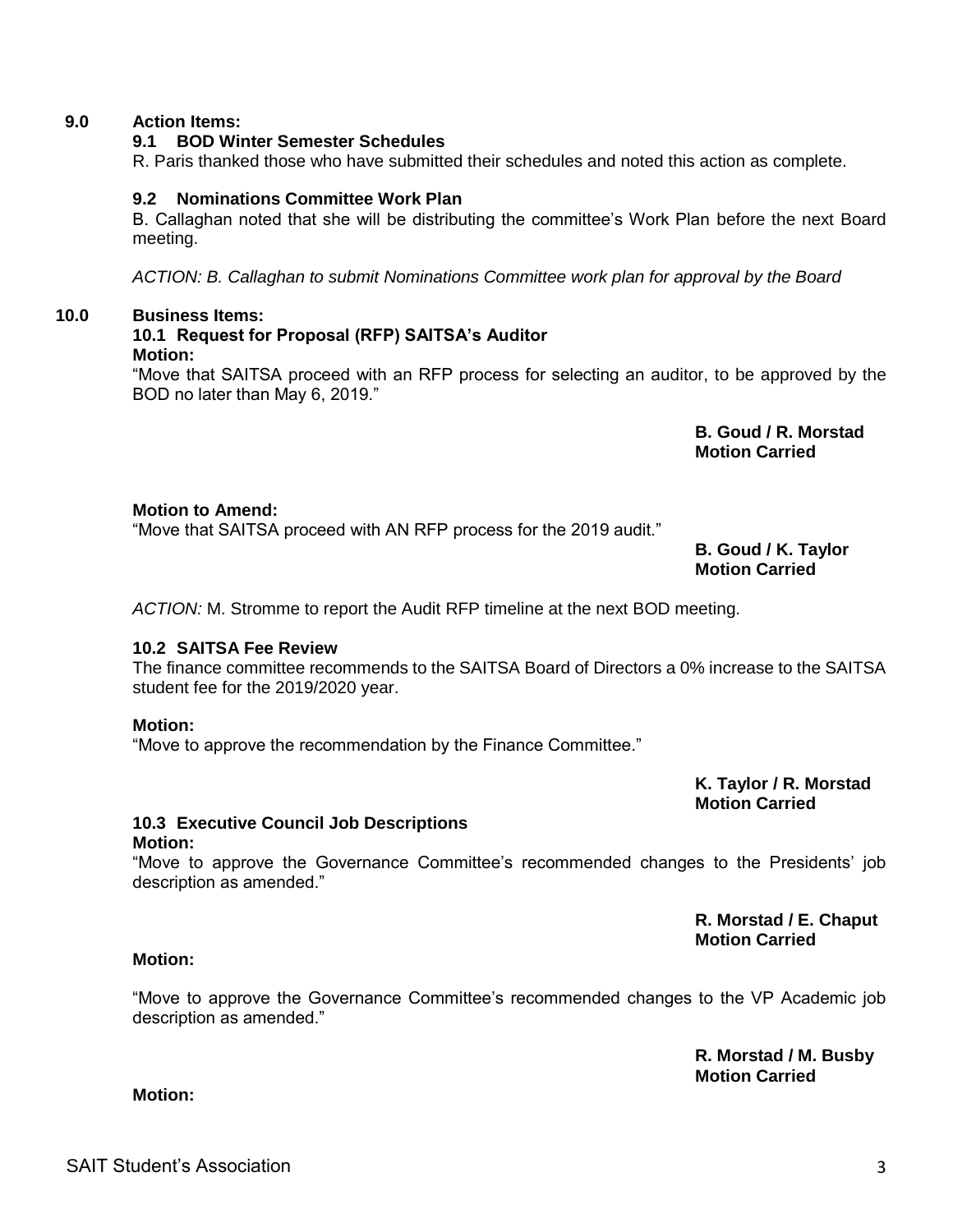"Move to approve the Governance Committee's recommended changes to the VP External job description as amended."

#### **B. Goud / A. Sutherland Motion Carried**

#### **Motion:**

"Move to recess."

**G. Koehler/ Z. Bukhari Motion Carried**

*P. Gill stated his regrets and was excused from the meeting.*

*Recess adjourned at 8:37 PM*

#### **Motion:**

"Move to approve the Governance Committee's recommended changes to the VP Student Life job description as amended."

> **C. Fleury / K. Taylor Motion Carried**

### **11.0 Information**/**Discussion:**

# **11.1 SAITSA's Upcoming Events & Elections**

R. Paris presented on all of SAITSA's upcoming events; R. Paris noted that SAITSA's EC Election Nomination Period will open February 14<sup>th</sup> at noon. R. Paris reminded the Board of the importance of Board neutrality during the election.

### **11.2 ED Report**

Report as submitted. M. Stromme reviewed SAITSA's July Financial Statements.

### **11.3 Ad-Hoc Committee Update**

### **Motion:**

"Move to go in-camera."

**G. Koehler / E. Chaput Motion Carried**

*R. Paris and guests excused from the meeting at 9:14 PM.*

*M. Stromme was excused from the meeting at 9:22 PM.*

*J. Bowen-Eyre was excused from the meeting at 10:10 PM.*

*E. Chaput stated her regrets and was excused from the meeting at 10:13 PM*

### **Motion:**

"Move to go out of camera."

**Z. Bukhari/ K. Taylor Motion Carried**

### **12.0 Questions/Adjournment:**